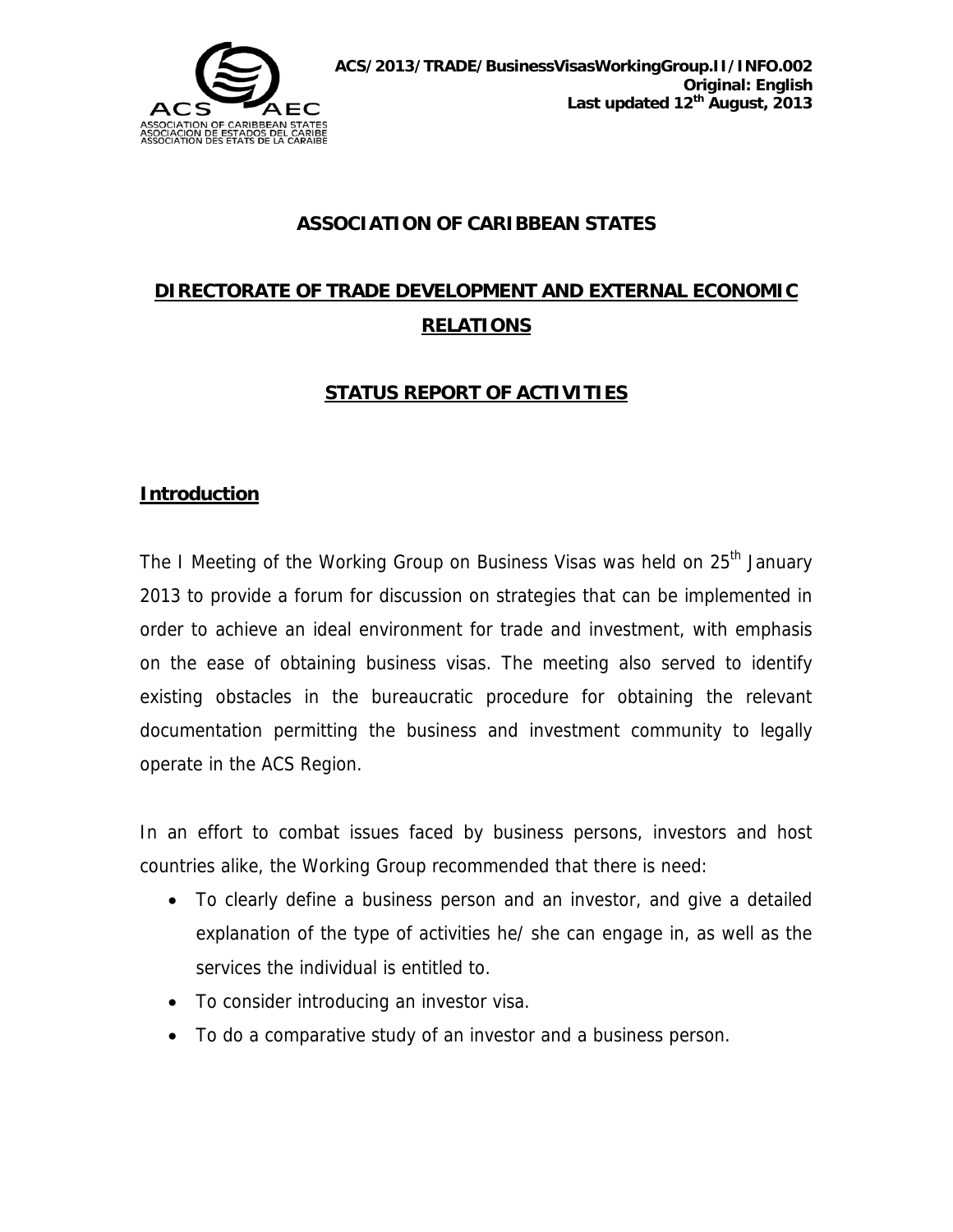- To marry the immigration and trade policies so that administrative procedures coincide with amount of time business people and investors take to conduct their transactions.
- For all Member States to send their immigration information to the ACS to be compiled, tabulated and published on the ACS website. [The Director of Trade requested that all Member States send their information so that an accurate and detailed analysis of the situation can be rendered.]
- To establish links to all legislation and procedures pertaining to visas, embassies and immigration authorities of Member States on the ACS website.
- To inform the ACS Secretariat on a regular basis of any updates to the immigration laws and regulations related to business persons and/or investors.

## **Update of Activities Undertaken**

Following the conclusion of the I Meeting of the Working Group on Business Visas the Directorate of Trade retransmitted the request for information related to the issuance of business visas and/or the treatment of investors, as well as the retransmission of the country questionnaire to those member States who had not made submissions, as well as those countries desirous of updating and amending information..

To date new responses have been received from one Member State.

The Directorate of Trade has also prepared a comparative table of Requirements in Each member State as it relates to the entrance of business persons and investors, which is annexed to this report.